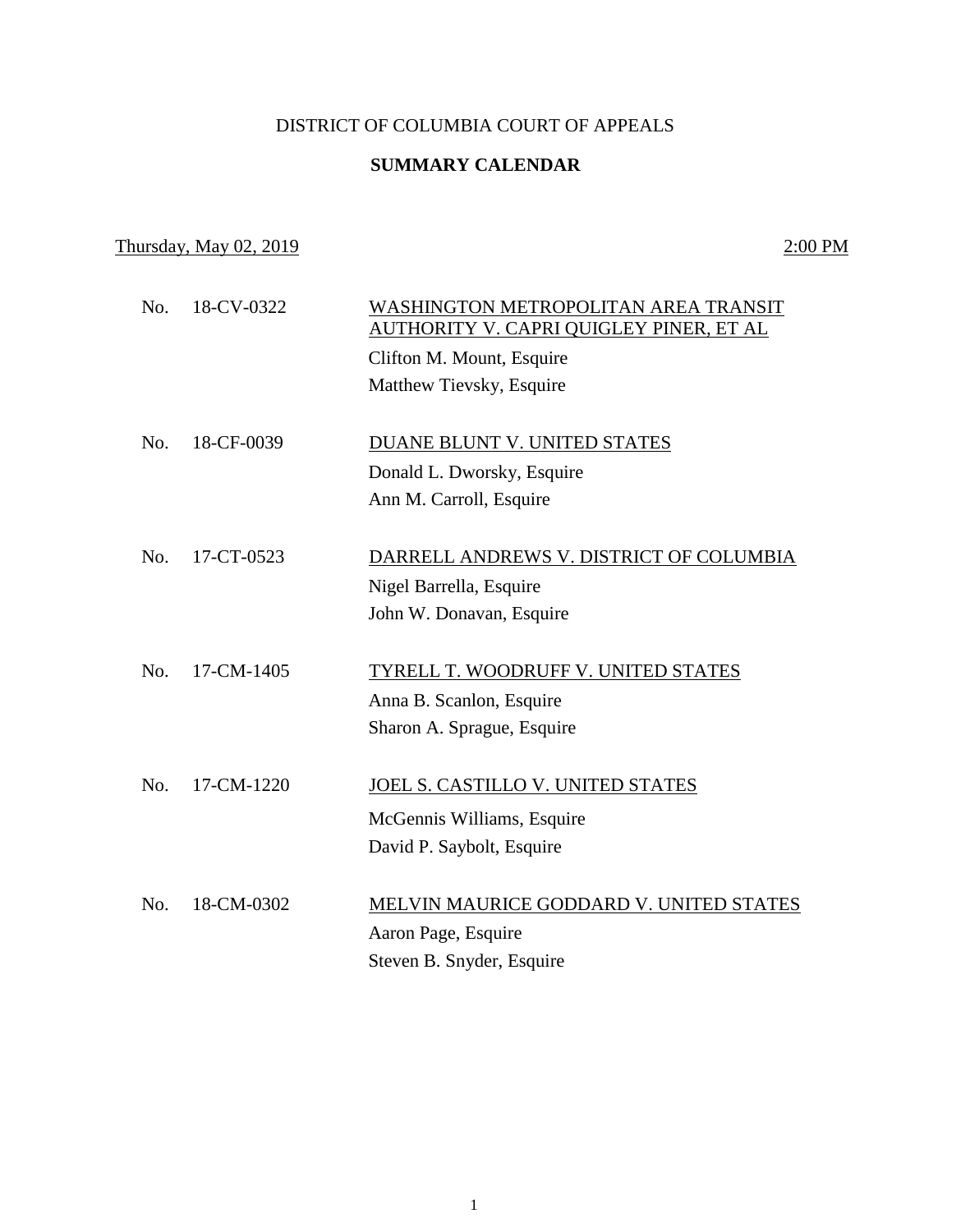|                | <b>SPECIAL SITTING - SUMMARY</b>     |
|----------------|--------------------------------------|
| No. 13-CM-0628 | FRANCISCA C. MILLER V. UNITED STATES |
|                | Donna L. Biderman, Esquire           |
|                | Lauren R. Bates, Esquire             |

Friday, May 10, 2019 2:00 PM

| No. | 17-FM-1132 | ONA RECKLING V. LEONARD C. RAYFORD, JR.       |
|-----|------------|-----------------------------------------------|
| No. | 17-FM-1133 | ONA RECKLING V. LEONARD C. RAYFORD, JR.       |
| No. | 18-FM-0024 | ONA RECKLING V. LEONARD C. RAYFORD, JR.       |
| No. | 18-FM-0025 | ONA RECKLING V. LEONARD C. RAYFORD, JR.       |
| No. | 18-FM-0172 | ONA RECKLING V. LEONARD C. RAYFORD, JR.       |
| No. | 18-FM-0173 | ONA RECKLING V. LEONARD C. RAYFORD, JR.       |
| No. | 18-FM-0517 | ONA RECKLING V. LEONARD C. RAYFORD, JR.       |
| No. | 18-FM-0518 | ONA RECKLING V. LEONARD C. RAYFORD, JR.       |
|     |            | Ona Reckling, Pro Se                          |
|     |            | Hughie D. Hunt, Esquire                       |
|     |            |                                               |
| No. | 18-CV-0553 | JOSEPH G. O'ROURKE V. D.C. OFFICE OF EMPLOYEE |
|     |            | APPEALS, ET AL.,                              |
|     |            | Robert E. Deso, Esquire                       |
|     |            | James C. McKay, Jr., Esquire                  |
|     |            |                                               |
| No. | 18-AA-0857 | MESHONN D. WHALEY V. D.C. DEPARTMENT OF       |
|     |            | <b>EMPLOYMENT SERVICES</b>                    |
|     |            | Matthew J. Peffer, Esquire                    |
|     |            | Julie D. Murray, Esquire                      |
|     |            |                                               |
| No. | 17-CT-0455 | IN RE: CAROLYN SHERIDAN                       |
|     |            | Patricia Cresta-Savage, Esquire               |
|     |            | John W. Donovan, Esquire                      |
|     |            |                                               |
| No. | 17-CM-0785 | DOUGLAS YOUNG V. UNITED STATES                |
|     |            | Anna B. Scanlon, Esquire                      |
|     |            | Katherine M. Kelly, Esquire                   |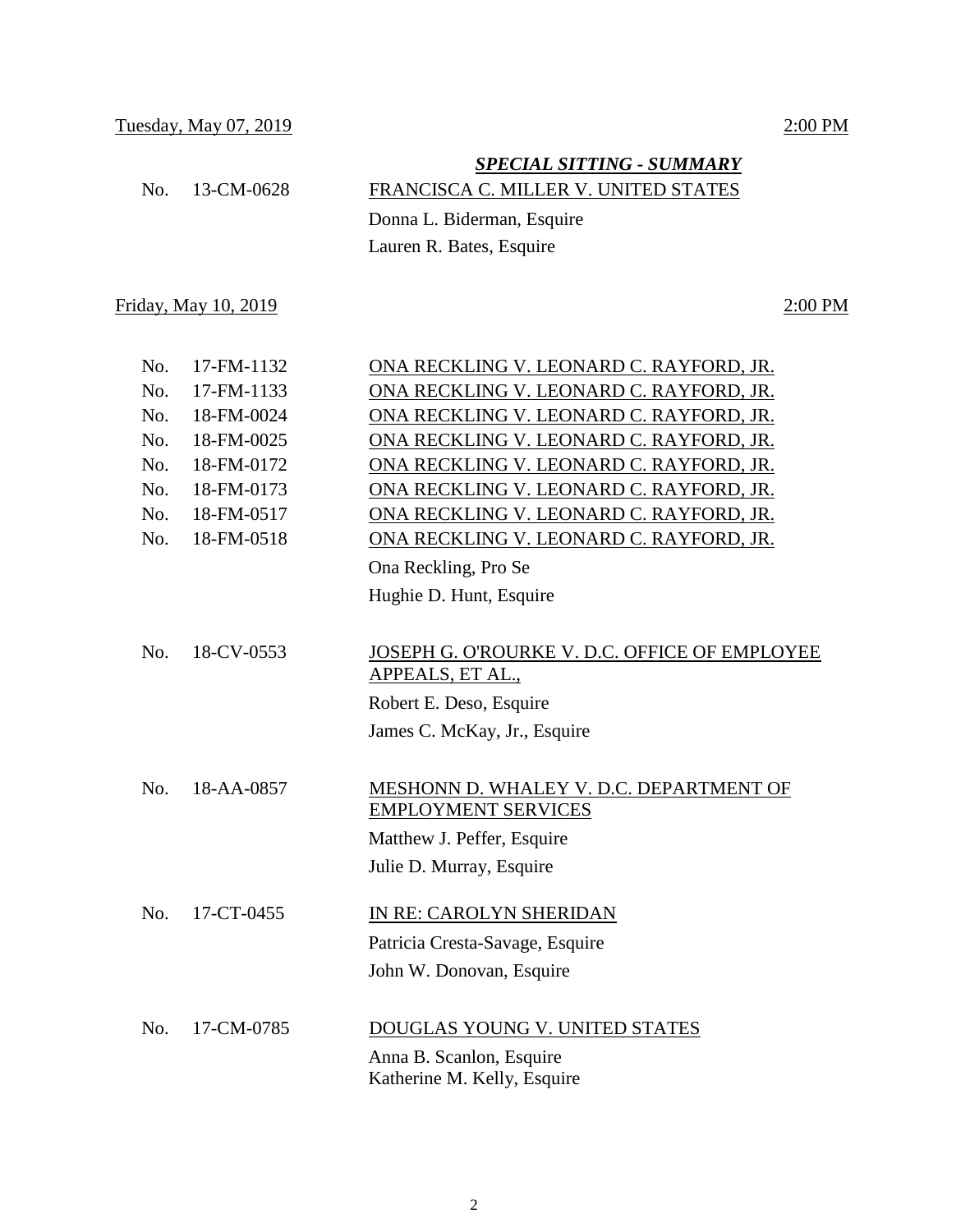| No. 18-CM-0258 | LARRY MOSS V. UNISTED STATES |
|----------------|------------------------------|
|                | Gregory Lipper, Esquire      |
|                | Ethan L. Carroll, Esquire    |

Tuesday, May 14, 2019 2:00 PM

| No. 18-CV-0031 | BKYY, LLC V. QING YONG CHEN, ET AL |
|----------------|------------------------------------|
|                | Harry A. Suissa, Esquire           |
|                | Martin H. Schreiber, Esquire       |
|                |                                    |

- No. 17-FM-1303 DAVID DYWER V. DELIESIA HARRIS Dawn R. Jackson, Esquire
- No. 17-CO-1248 TERRY V. JONES V. UNITED STATES No. 18-CO-0832 TERRY V. JONES V. UNITED STATES Terry V. Jones, Pro Se Kamilah O. House, Esquire
- No. 18-CO-0429 WARDELL CROCKETT, JR. V. UNITED STATES Peter H. Meyers, Esquire Kristina L. Ament, Esquire
- No. 17-CO-0750 ABDUL G. EWUMI V. UNITED STATES Mindy A. Daniels, Esquire Steven B. Snyder, Esquire
- No. 18-CM-0612 BRANDON CAVAUGHN V. UNITED STATES Joel Robert Davidson, Esquire Edward G. Burley, Esquire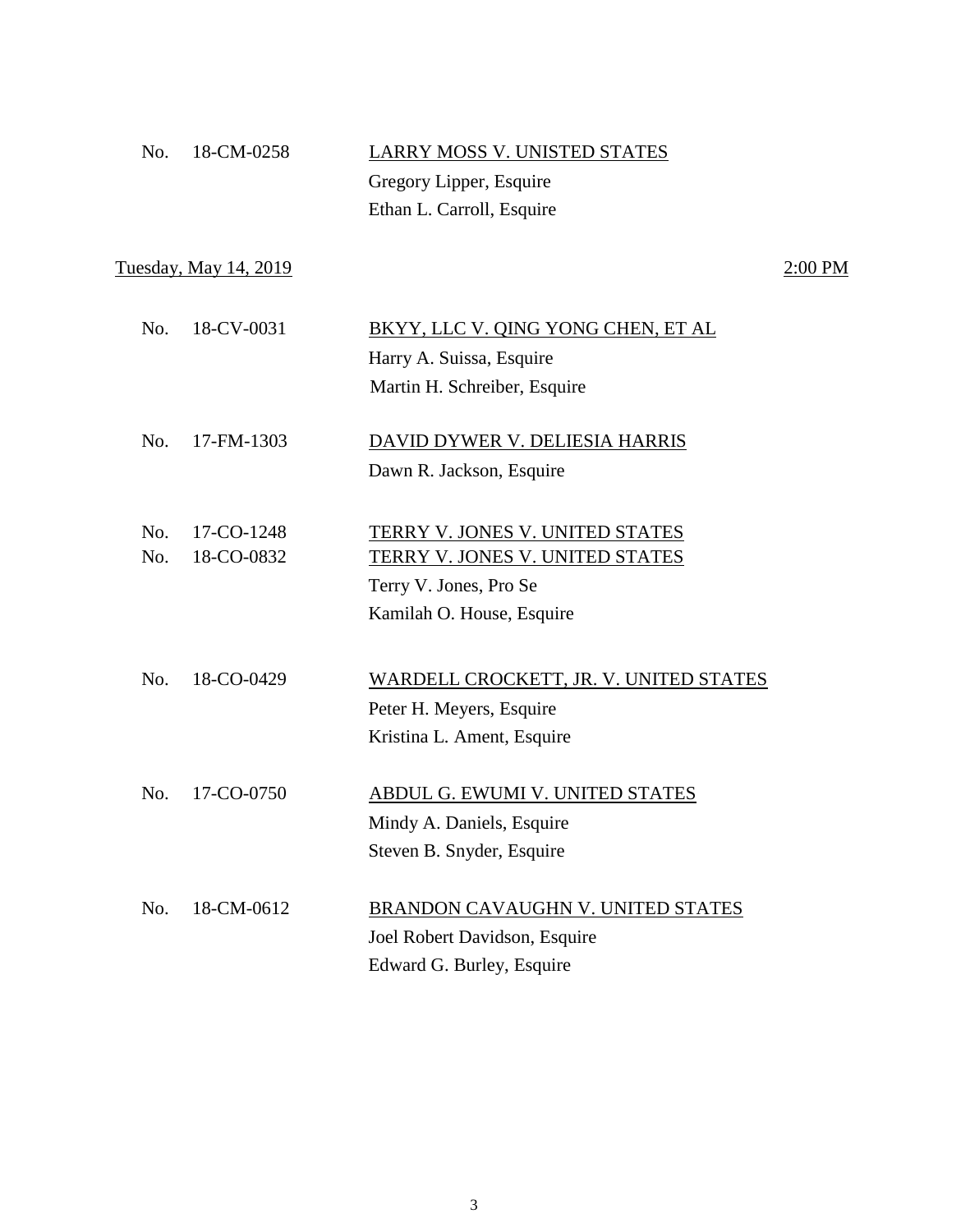| No. | 17-FS-0380 | IN RE: C.B., APPELLANT.<br>McGennis Williams, Esquire<br>John D. Martorana, Esquire           |
|-----|------------|-----------------------------------------------------------------------------------------------|
| No. | 18-CO-1221 | ANTOINE ANDRE V. UNITED STATES<br>Robin M. Earnest, Esquire<br>Patricia A. Heffernan, Esquire |

| No. 17-CM-0982 | EMMANUEL O. ILEDARE V. UNITED STATES |                            |
|----------------|--------------------------------------|----------------------------|
|                |                                      | Donna L. Biderman, Esquire |
|                |                                      | Michael J. Romano, Esquire |

| No. 17-CF-0611 | COREY D. ASKEW V. UNITED STATES |
|----------------|---------------------------------|
|                | Jesse Winograd, Esquire         |
|                | Elizabeth H. Danello, Esquire   |

- No. 17-CF-0835 DAVID D. EDWARDS V. UNITED STATES Ivy Finkenstadt, Esquire Katherine M. Kelly, Esquire
- No. 17-CF-0992 KAVON WILLMORE V. UNITED STATES Thomas D. Engle, Esquire Michael J. Romano, Esquire